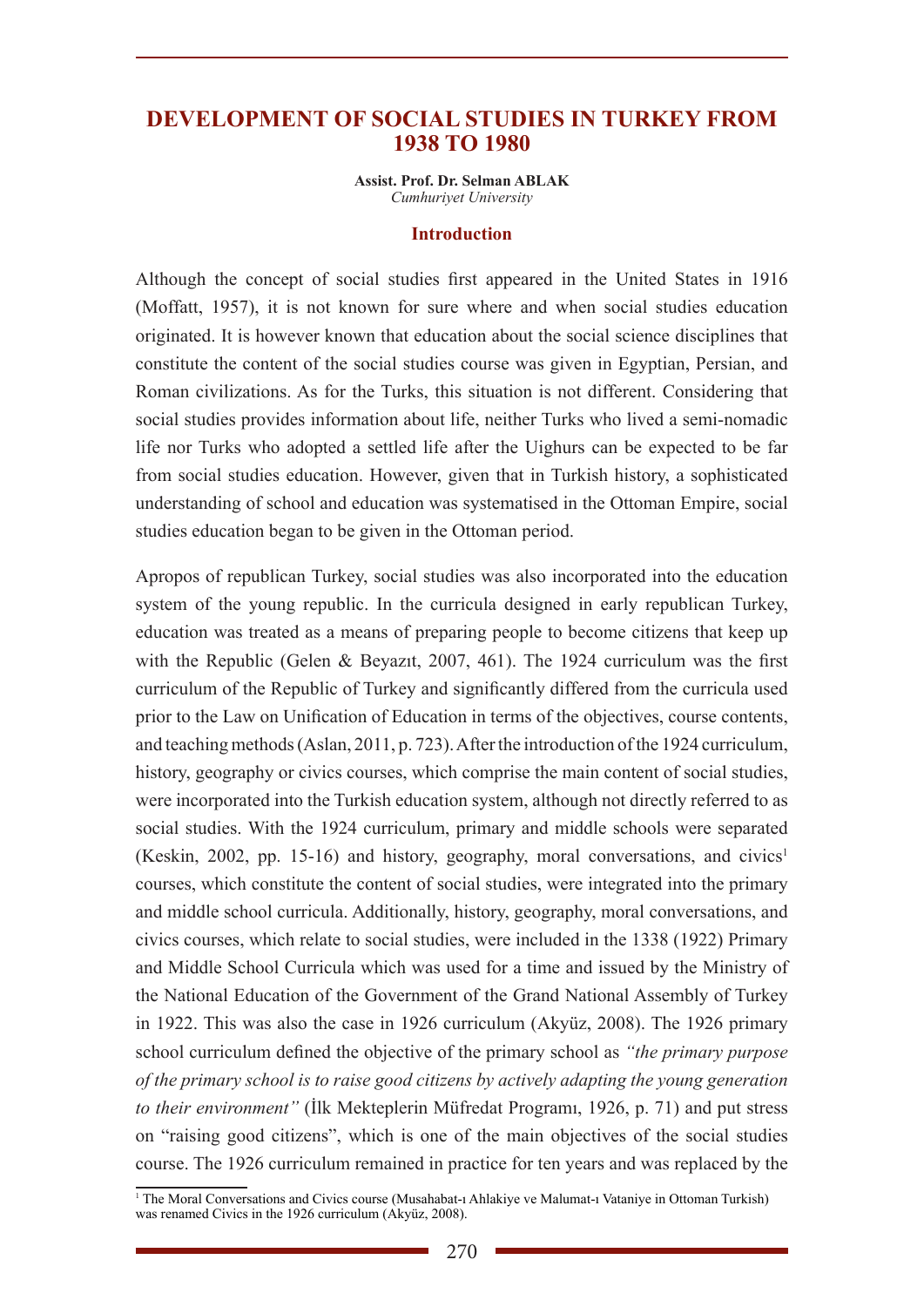1936 curriculum. The 1936 primary school curriculum was designed in line with the needs of the Turkish revolution (Binbaşıoğlu, 1995). This is because the revolutionary movements of the young republic had largely been completed by 1936 and the new curriculum was reflecting the views of the new regime (Akbaba, 2004). Additionally, the principles of the Republican People's Party were listed under the objectives of the primary school in the 1936 curriculum (Alp, 2016, p. 87). Apropos of the content of the 1936 primary school curriculum, the life science course was included in the programs of first, second, and third grades viewed as the first cycle of primary school, while the history, geography and civics courses were included in the programs of fourth and fifth grades viewed as the second cycle of primary school (İlkokul Programı, 1936). Similarly, the 1938 middle school curriculum incorporated the history, geography, and civics courses. The first-, second-, and third-grade programs included a total of sixhour history and geography classes, each being taught for two hours a week, while the second- and third-grade programs included a total of four-hour civics class taught for two hours a week (Ortaokul Programı, 1938).

# **Social Studies in the Primary School Curricula from 1938 to 1980**

### Social Studies in the 1948 Primary School Curriculum

Due to the difference<sup>2</sup> in the curricula used in the cities and villages in the early periods of the Republic in Turkey, the "Rural Schools Curriculum" was introduced in 1930 and 1938 and the "Rural Primary Schools Curriculum Project" was launched in 1939 (Keskin, 2002, p. 42). The main factor underlying this situation is that 80% of the total population was living in villages during this period. Therefore, the then republican governments considered the issue of primary education as an issue of rural education (Kapluhan, 2012, p. 165; Akman, 2016). Because the implementation of separate programs in cities in villages was against equality of opportunity in education, all teachers were asked for their views on rural and urban school curricula in 1944; consequently, it was decided to unify rural and urban primary school curricula and a new primary school curriculum was introduced in 1948 (Güngördü & Güngördü, 1966). However, the course distributions of rural and urban schools were organized independently, thereby resulting in differences in course contents (İlkokul Programı, 1948).

The 1948 primary school curriculum was more advanced and had clearly defined objectives compared to the 1926 and 1936 curricula (Arslan, 2000). In view of the social studies-relevant courses in the curriculum, for urban primary schools, two-hour history and geography classes per week were integrated into the programs of fourth and fifth

<sup>2</sup> The separation of rural and urban schools was first stated in detail in Article 5 of "Law No. 789 on Educational Organization" published in the Official Gazette dated April 4, 1926 and No. 338. Accordingly, primary schools were listed as follows: 1. rural and urban day schools, 2. rural and urban boarding schools, 3. rural day schools, and 4, rural boarding schools. Pursuant to Article  $\tilde{7}$  thereof, middle schools were as follows: 1. high schools, 2, middle schools, 3. teaching schools, and 4. rural teaching schools (Yücel, 1994, pp. 270-271).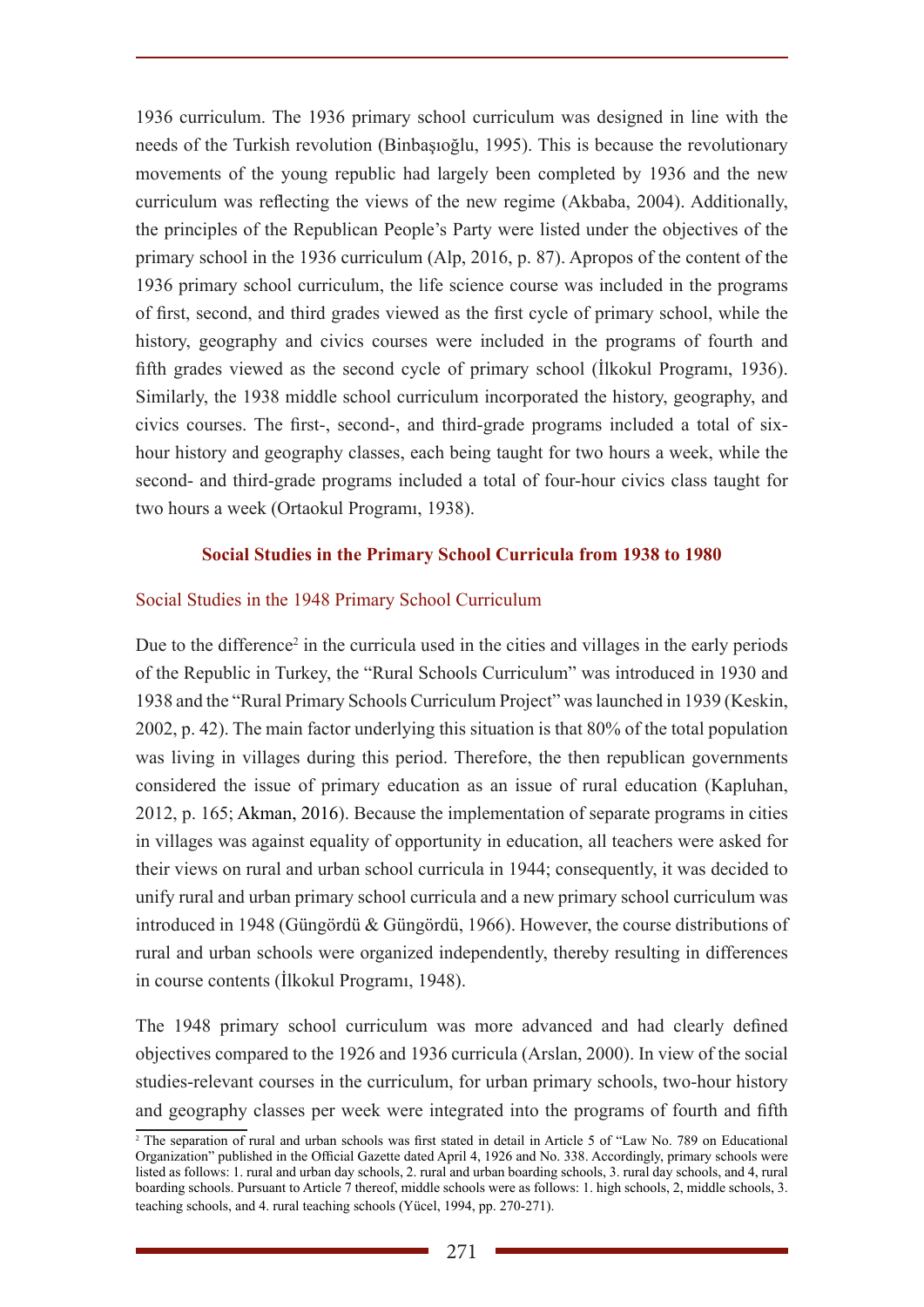grades viewed as the second cycle of primary school, while a two-hour civics class per week was integrated into the fourth-grade program and a one-hour civics class per week was integrated into the fifth-grade program. For rural primary schools, two-hour history and geography classes and a one-hour civics class per week were also integrated into the fourth- and fifth-grade programs (İlkokul Programı, 1948). The contents of the history, geography, and civics courses which are relevant to the social studies course are as follows:

|                | 4 <sup>th</sup> Grade                                                               | $5th$ Grade                                         |  |  |
|----------------|-------------------------------------------------------------------------------------|-----------------------------------------------------|--|--|
| 1              | The Lives of the First Humans                                                       | Anatolian Seljuk Sultanate                          |  |  |
| $\overline{2}$ | Homeland of Turks                                                                   | Ottoman Empire                                      |  |  |
| 3              | Sumerians                                                                           | The Conquest of Istanbul by the Turks               |  |  |
| 4              | The Hittites                                                                        | The Rise of the Ottoman Empire                      |  |  |
| 5              | Greeks                                                                              | Slowdown Period of the Ottoman Empire               |  |  |
| 6              | The Roman Civilization                                                              | Decline Period                                      |  |  |
| 7              | Turks Who Stayed in the Homeland                                                    | Ottoman Turkish Civilization                        |  |  |
| 8              | The Birth of Islam                                                                  | Major Changes in Europe                             |  |  |
| 9              | Spread of Islam among Central<br>Asian Turks and the Muslim Turkic<br><b>States</b> | The Reformation Period in the Ottoman Empire        |  |  |
| 10             | Great Seljuq Empire                                                                 | The Tanzimat (Reform) Period and Constitutional Era |  |  |
| 11             |                                                                                     | The Turkish War of Independence                     |  |  |
| 12             |                                                                                     | <b>Turkish Revolution</b>                           |  |  |
| 13             |                                                                                     | World War II                                        |  |  |

Table 1. History Course Topics in the 1948 Primary School Curriculum

(İlkokul Programı, 1948, pp. 135-138)

Looking at the topics covered in the fourth- and fifth-grade history course plan of the 1948 primary school curriculum, it stands out that the course has a heavy content load. Furthermore, Turkish culture and history occupy a significant place in both grades.

Table 2. Geography Course Topics in the 1948 Primary School Curriculum

|                         | 4 <sup>th</sup> Grade                                                                                               | $5th$ Grade                        |
|-------------------------|---------------------------------------------------------------------------------------------------------------------|------------------------------------|
| $\mathbf{1}$            | Deepening the Geography Observations in First-<br>Cycle Grades and Expanding the Understanding of<br>Plans and Maps | Earth                              |
| $\mathcal{L}$           | Geography of Nearby Villages, Towns, Districts<br>and Cities                                                        | Volcanoes                          |
| 3                       | Geographical Regions of Turkey                                                                                      | Europe                             |
| $\overline{\mathbf{4}}$ | Overview of the Geography of Turkey                                                                                 | Asia                               |
| $\overline{5}$          | Neighbours of Turkey                                                                                                | Africa                             |
| 6                       | Overview of the World                                                                                               | Americas                           |
| 7                       |                                                                                                                     | Oceania and Australia              |
| 8                       |                                                                                                                     | Overview of the World              |
| 9                       | $\overline{a}$                                                                                                      | Outline of the Geography of Turkey |
| 10                      |                                                                                                                     | Turks on Earth                     |

(İlkokul Programı, 1948, pp. 144-146)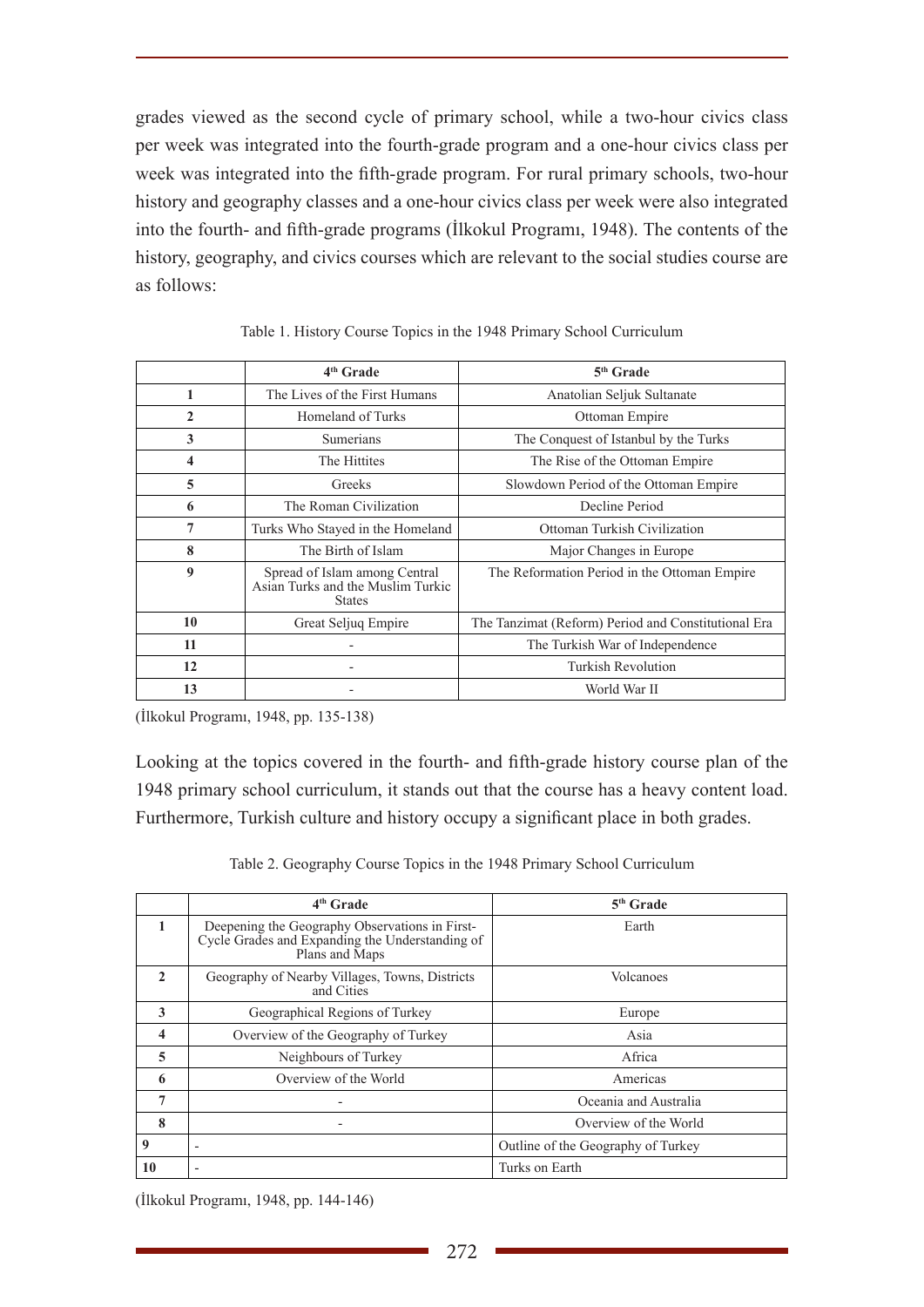Looking at the geography topics covered in the 1948 primary school curriculum, it is apparent that a from-near-to-far principle was applied. Accordingly, the fourth-grade topics were mainly centred around the geography of Turkey, while the fifth-grade topics were mainly centred around the geography of the continents.

|                | $4th$ Grade                                                | $5th$ Grade                                                                |  |  |
|----------------|------------------------------------------------------------|----------------------------------------------------------------------------|--|--|
|                | Social Life                                                | What Does the Government Do?                                               |  |  |
| $\mathfrak{D}$ | Life in Family and School                                  | Government Expenditures                                                    |  |  |
| 3              | Relationship between State and Citizens<br>My Great Nation |                                                                            |  |  |
| 4              | Life in Villages                                           | Levels of Administration in Turkey                                         |  |  |
| 5              | Life in Cities and Towns                                   | Social Affairs and Governmental Agencies in Our Country                    |  |  |
| 6              | The Administration of Our Country<br>and the Turkish State | Institutions and Instruments That Serve Public Enlightenment               |  |  |
| 7              | $\overline{\phantom{0}}$                                   | National Economy                                                           |  |  |
| 8              |                                                            | Youth and Sports                                                           |  |  |
| 9              |                                                            | Democracy                                                                  |  |  |
| 10             |                                                            | Everyone Has to Have a Means of Livelihood According to Their<br>Abilities |  |  |

Table 3. Civics Course Topics in the 1948 Primary School Curriculum

(İlkokul Programı, 1948, pp. 152-157)

Given the civics topics covered in the 1948 primary school curriculum, the fourth-grade topics were mainly centred around the theme of adjustment to the local and national environment, while the fifth-grade topics were mainly centred around the functioning of the state mechanism.

# **Social Studies in the Draft Primary School Curriculum of 1962**

After the 1948 primary school curriculum was implemented for more than ten years, a clear need was felt in the 1960s to address shortcomings in the current curriculum and make revisions in line with the developments of the time. To this end, a joint commission set up by the Board of Education and Discipline and the General Directorate of Primary Education drew up a report and sent it to all cities and districts to ask views. A new commission set up by the General Directorate of Primary Education designed a new primary school curriculum as a draft in line with the feedback received and the draft curriculum was implemented in 1962 (Güngördü & Güngördü, 1966; Tekışık, 1992). However, this draft curriculum was implemented in pilot schools, not across the country. In relation to the social studies-relevant courses, a major change stands out in the draft primary school curriculum draft of 1962. The history, geography and civics courses used to be taught separately according to the previous curricula but were merged with an interdisciplinary approach into a single course called *"Society and Country Studies"* in the draft curriculum of 1962 (Öztürk & Dilek, 2005; Akman, 2017). In view of the hours allocated for the society and country studies course in the curriculum, the programs of the first, second, third grades viewed as the first cycle of primary education did not include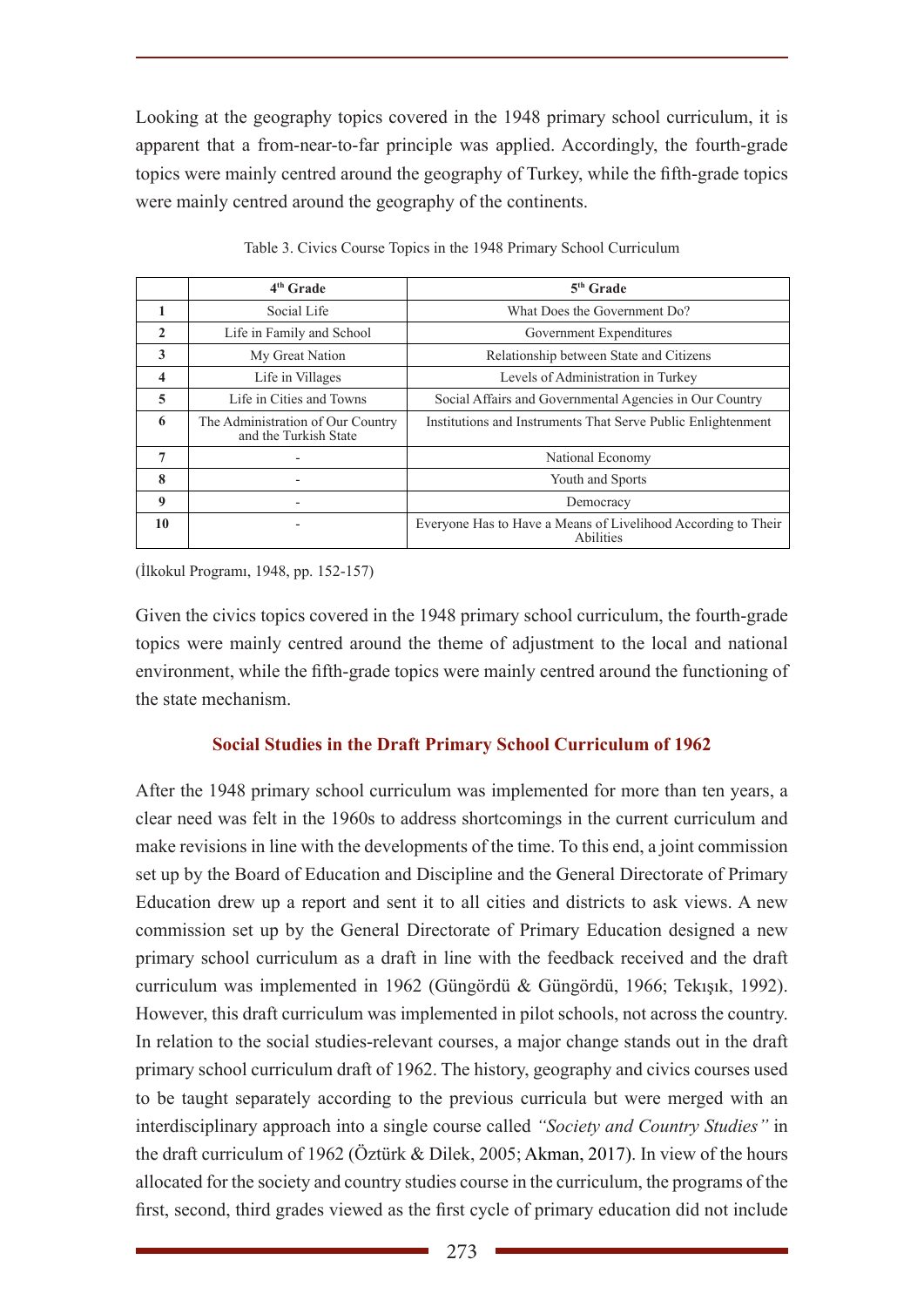the society and country studies course but the life science course, while in the second cycle of primary education, the fourth-grade program included a six-hour society and country studies class per week and the fifth-grade program included a five-hour society and country studies class per week (İlkokul Program Taslağı, 1962). The contents of the society and country studies course for the fourth and fifth grades are as follows:

|                         | 4 <sup>th</sup> Grade                                                     | 5 <sup>th</sup> Grade                                                                                         |  |  |
|-------------------------|---------------------------------------------------------------------------|---------------------------------------------------------------------------------------------------------------|--|--|
| 1                       | Our City and Region                                                       | Turkey and Its Neighbours                                                                                     |  |  |
| $\mathbf{2}$            | Life in Our Family, School and<br>Immediate Environment                   | Foundation of the Ottoman Empire                                                                              |  |  |
| 3                       | Governing Organizations                                                   | Inventions in Europe, Major Geographical Discoveries, and<br>Renaissance                                      |  |  |
| $\overline{\mathbf{4}}$ | <b>Traffic Rules</b>                                                      | Reasons for the Slowdown in the Ottomans                                                                      |  |  |
| 5                       | Let us Know the Early Civilizations in<br>Established Our City and Region | <b>Reformation Movements</b>                                                                                  |  |  |
| 6                       | Our Turkey                                                                | Constitutional Era                                                                                            |  |  |
| $\overline{7}$          | Where Did We Come from in Turkey?                                         | The Turkish War of Independence                                                                               |  |  |
| 8                       | Islam - Acceptance of Islam by the<br>Turks                               | World War II and the United Nations                                                                           |  |  |
| $\boldsymbol{9}$        | Great Seljuq Empire                                                       | The Development of Our Democracy and the Transition to<br>Multi-Party System. May 27 and Our New Constitution |  |  |
| 10                      | The Administration of Our Country<br>and the Turkish State                | Social Affairs and Governmental Agencies in Our Country                                                       |  |  |
| 11                      |                                                                           | Overview of Our World                                                                                         |  |  |
| 12                      | ۰                                                                         | Tourism                                                                                                       |  |  |
| 13                      | ۰                                                                         | Career Choice                                                                                                 |  |  |
| 14                      |                                                                           | Becoming a Constructive, Creative and Distinguished Partner<br>of Western Civilization                        |  |  |

Table 4. Society and Country Studies Course Topics in the Draft Primary School Curriculum of 1962

(İlkokul Program Taslağı, 1962, pp. 43-45).

The interdisciplinary approach is particularly noticeable in the content of the society and country studies course included in the draft primary school curriculum of 1962. The fourth-grade course plan contains 11 topics which relate to the knowledge of geography, history and civics. The fifth-grade course plan contains 14 topics which focus on history issues that took place from the foundation of the Ottoman Empire until that time.

# **Social Studies in the 1968 Primary School Curriculum**

The draft primary school curriculum introduced in 1962 was implemented at the pilot level, in a sense, formed the basis for the 1968 primary school curriculum. The 1968 primary school curriculum was introduced as a result of the efforts and new regulations made by a commission set up by the Ministry of National Education in light of the pilot implementations in the 1967-1968 academic year (Cicioğlu, 1985). The 1968 curriculum is the longest-lasting primary school curriculum among those introduced in the republican period. The 1968 primary school curriculum was the first curriculum that included the social studies course under the title of social studies. In other words, the topics and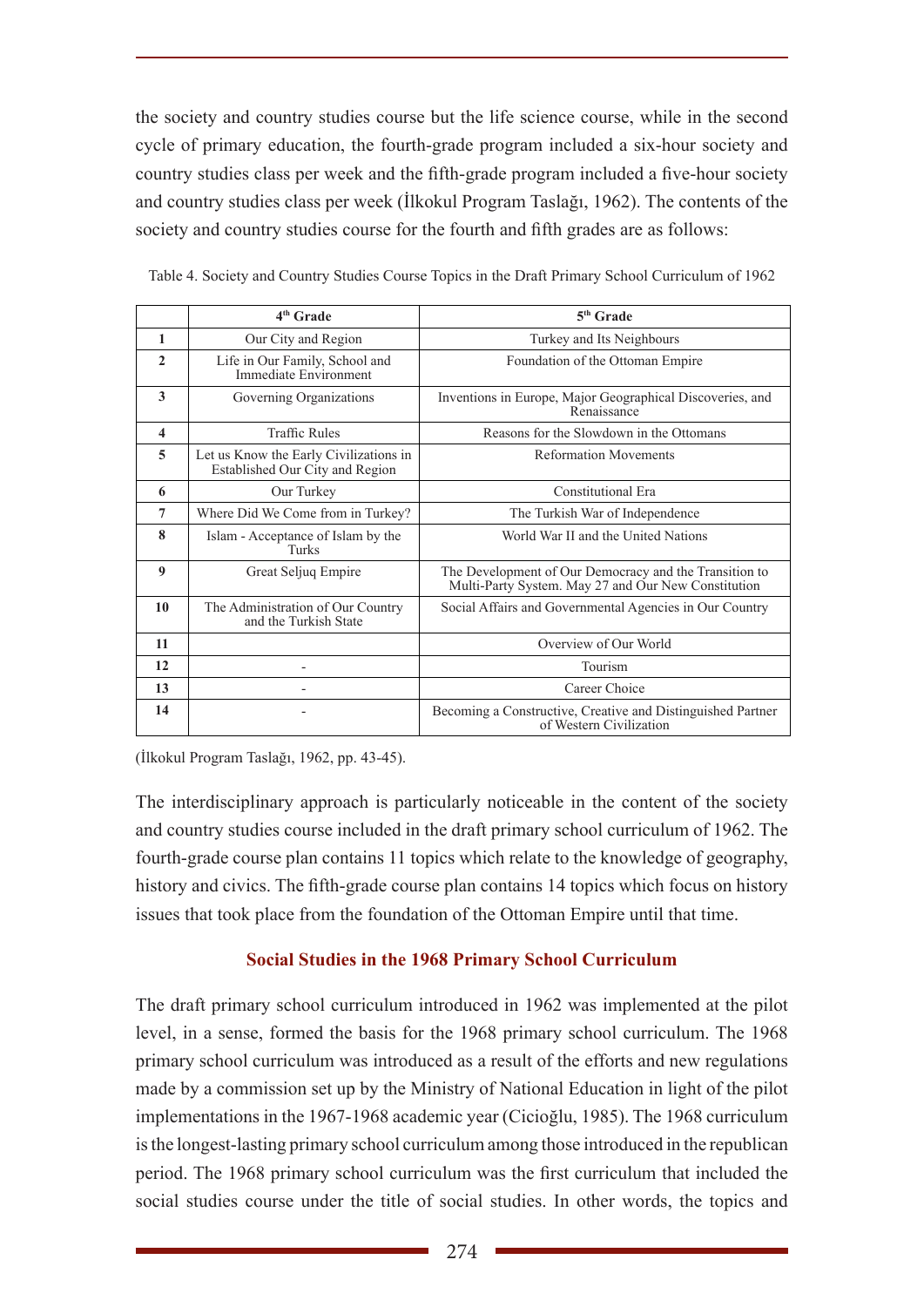courses which overlap with the scope of social studies and were treated separately in the previous curricula were merged into a single course called "Social Studies" for the first time in the 1968 primary school curriculum (Dilek, 2001; İnan, 2014; Kan, 2010; Keskin & Keskin, 2013; Öztürk & Otluoğlu, 2003; Safran, 2011; Sağlamer, 1997; Sönmez, 1998; Sözer,1998). Accordingly, the 1968 primary school curriculum reads as follows: *"The history, geography, and civics courses, which were independent courses in the previous fourth- and fifth-grade programs were joined together as a single integrated social studies course in view of their interconnected nature and suitability for children. The topics of the social studies course should be treated as a multifaceted whole based on the knowledge of history, geography, and civics."* Similarly, the 1970-1971 middle school curriculum published in 1973 described the motivation behind the coalescence of history, geography, and civics courses into the social studies course as a necessity to make the curriculum content more appropriate to students and develop positive behaviours and traits in students (MEB, 1973). The approach of coalescence, previously adopted for the life science course, was also used for the social studies course in the 1968 primary school curriculum. With the 1968 primary school curriculum, social studies was recognized as a pivotal course just like as the science course (Baysal, 2006; Akman and Meydan, 2018). In this connection, the social studies course was allocated six hours a week in the fourthgrade program and five hours a week in the fifth-grade program. Another point that stands out in the 1968 curriculum in relation to social studies is that the concept of "unit" was introduced. At each grade level, the course content was designed by subsuming topics under the main units. Accordingly, the 1968 primary school curriculum reads as follows: *"The topics of the social studies course were merged into units. There is no obligation to follow the same order in the curriculum while teaching the units. Teachers can make any change where they deem appropriate"* (MEB, 1968). The social studies units in the fourth- and fifth-grade programs of the 1968 curriculum are as follows:

|   | $4th$ Grade                                 | $5th$ Grade                           |  |  |
|---|---------------------------------------------|---------------------------------------|--|--|
|   | Our City and Region                         | Our Country and Neighbours            |  |  |
|   | Our Turkey                                  | Ottoman Empire (Foundation and Rise)  |  |  |
|   | Present Life in Our Country                 | Overview of the World                 |  |  |
| 4 | Islam - Acceptance of Islam by the<br>Turks | Ottoman Empire (Slowdown and Decline) |  |  |
|   | Settlement of Turks in Anatolia             | Major Countries of the World          |  |  |
|   |                                             | Our Republic                          |  |  |

Table 5. Social Studies Course Units in the 1968 Primary School Curriculum

(İlkokul Programı, 1968, pp. 75-79)

Looking at the social studies units in the 1968 primary school curriculum, it is apparent that the fourth-grade units were designed based on an interdisciplinary approach. Thus, the first and second units were composed of geography topics, the third unit was composed of civics topics, and the fourth and fifth units were composed of history topics.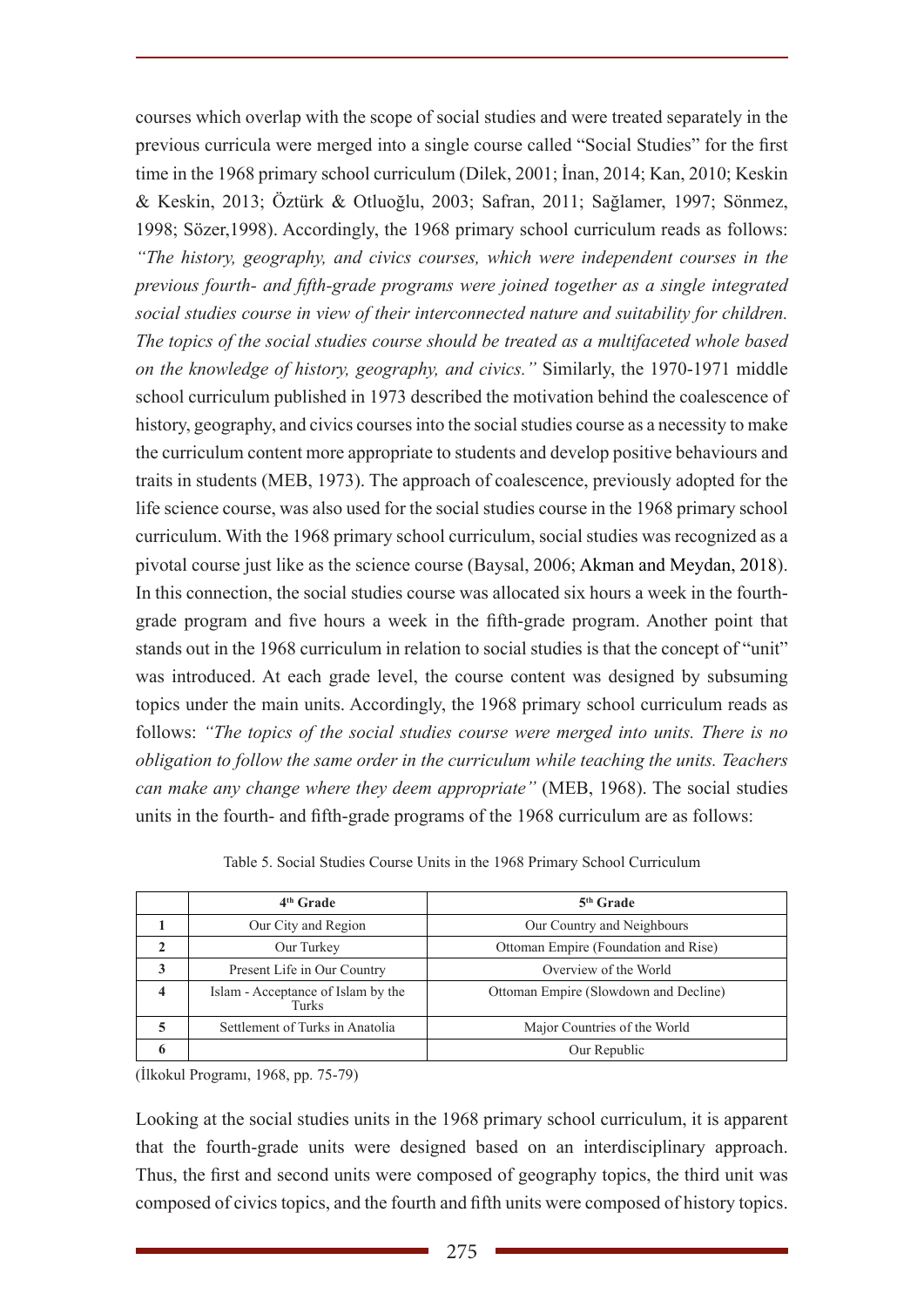Among the fifth-grade units, the first, third, and fifth units were composed of geography topics, the second and fourth units were composed of history topics, and the sixth unit was composed of civics topics.

After remaining in use for nearly ten years, the 1968 primary school curriculum was revised in the Journal of Communiques dated April 25, 1977, and No. 1931. The reason for the revision of the 1968 primary school curriculum was cited as follows: *"Curricula are not subject to a fixed form but in a state of continuous progress in parallel with the political, social, and economic situation of each country, especially with the recent rapid advancement in science and technology. From time to time since the foundation of the republic in our country, revisions have been made in the primary and middle school curricula in close touch with needs and opportunities. Great care has been taken to reflect the intended democracy and lifestyle on the school curricula and raise citizens who believe in the power of our nation and democracy and successfully adapt to democratic life. The primary aim of our national education is thus to educate students to become citizens who know and fulfil their duties and responsibilities towards the Republic of Turkey*" (MEB, 1977). In line with this revision, both the objectives and content of the social studies course were also updated.

| 4 <sup>th</sup> Grade                         | $5th$ Grade                                                                        |
|-----------------------------------------------|------------------------------------------------------------------------------------|
| Where and How Do Our Days Pass?               | Our Country and Neighbours                                                         |
| Do We Know the Area We Live in?               | Overview of the World and Countries with Which We Have<br><b>Relations</b>         |
| Overview of Our Country                       | Foundation and Rise of the Ottoman Empire                                          |
| When and How Did We Settle in Our<br>Country? | Slowdown and Decline Period of the Ottoman Empire and<br>Dissolution of the Empire |
|                                               | How We Built Our Republic                                                          |

Table 6. Social Studies Course Units After the Revision of the 1968 Primary School Curriculum

(MEB, Tebliğler Dergisi, 1977, pp. 11-13)

Given the revision made in 1977, the social studies units in the 1968 primary school curriculum underwent slight changes. The particularly noticeable change is that the "Islam - Acceptance of Islam by the Turks" unit included in the fourth-grade program in the 1968 curriculum was excluded by the 1977 revision.

# **Social Studies in the Middle School Curricula from 1938 to 1980**

# Social Studies in the 1938 Middle School Curriculum

The content of the social studies course, which incorporates history, geography and civics topics, was included in the middle school curricula of 1924, 1927, and 1932, which were implemented before 1938 in Republican Turkey. However, the content of social studies was included more extensively as a single discipline in the 1938 middle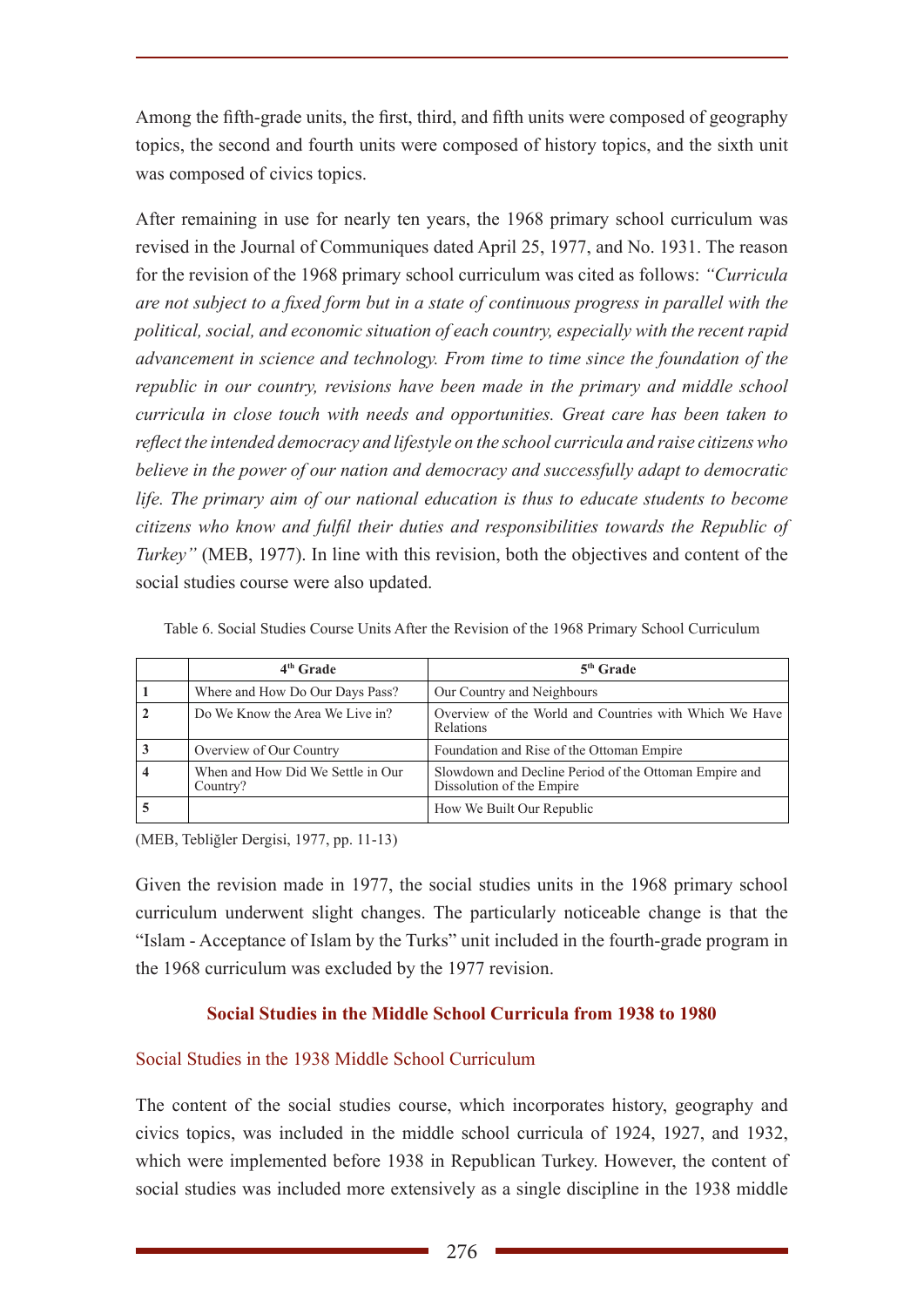school curriculum. In view of the 1938 middle school curriculum, the first-, second-, and third-grade programs included a total of six-hour history and geography classes, each being taught for two hours a week, while the second- and third-grade programs included a total of four-hour civics class taught for two hours a week (Ortaokul Programı, 1938). The history, geography, and civics topics constituting the content of social studies for middle school first, second, and third grades are given in the tables below.

|                         | Middle School 1st                                                      | Middle School 2 <sup>nd</sup> Grade                                                   | Middle School 3rd Grade <sup>3</sup>                                                      |  |  |
|-------------------------|------------------------------------------------------------------------|---------------------------------------------------------------------------------------|-------------------------------------------------------------------------------------------|--|--|
|                         | Grade                                                                  |                                                                                       |                                                                                           |  |  |
| 1                       | Introduction to Human<br>History                                       | Entering the Middle Ages                                                              | Ottoman Empire                                                                            |  |  |
| $\mathbf{2}$            | A General Overview<br>of the Great Turkish<br>History and Civilization | The Alans and Their Invasions of<br>Europe                                            | Europe from the Middle of the<br>Fifteenth Century to the End of the<br>Sixteenth Century |  |  |
| 3                       | China                                                                  | Turkish Hun Empire in Europe                                                          | The Decline of the Empire                                                                 |  |  |
| $\overline{\mathbf{4}}$ | Ancient States in the<br>Homeland                                      | Europe in the Fifth Century                                                           | The Disintegration of the Ottoman<br>Empire                                               |  |  |
| 5                       | Scythian Turkish<br>Empire                                             | Avar Empire                                                                           | The Far East in the Nineteenth<br>Century: China and Japan                                |  |  |
| 6                       | Indian                                                                 | Byzantine                                                                             | The Turkish Nation Establishing a<br>New State                                            |  |  |
| 7                       | Chaldea, Elam and<br>Assyria                                           | The Göktürk Khanate in Asia                                                           | The War of Independence                                                                   |  |  |
| 8                       | Egypt                                                                  | Türgesh State                                                                         | From the Treaty of Lausanne to the<br>Proclamation of the Republic                        |  |  |
| 9                       | Anatolia                                                               | Karluk State                                                                          | Proclamation of the Republic                                                              |  |  |
| 10                      | Phoenicians                                                            | <b>Uighur State</b>                                                                   | Abolition of the Caliphate                                                                |  |  |
| 11                      | Hebrews                                                                | Western Asian Eastern European<br><b>Turkish States</b>                               | Political Movements in the<br>Republican Era                                              |  |  |
| 12                      | Iran                                                                   | Invaders from the Orient to Europe<br>After the Fifth Century                         | Revolutions and Reforms in Religion<br>and Law                                            |  |  |
| 13                      | Aegean Basin                                                           | History of Islam                                                                      | Revolution and Reform Movements in<br><b>Education and Discipline</b>                     |  |  |
| 14                      |                                                                        | <b>First Muslim Turkic States</b>                                                     | Economic and Financial Revolution<br>and Reform Movements                                 |  |  |
| 15                      | $\overline{a}$                                                         | The Carolingian Empire                                                                |                                                                                           |  |  |
| 16                      | $\overline{a}$                                                         | The Normans                                                                           |                                                                                           |  |  |
| 17                      |                                                                        | German Duchies and the Foundation<br>of the Holy Roman Empire of<br>the German Nation |                                                                                           |  |  |
| 18                      | $-\hbox{--}$                                                           | The Struggle of Popes and Emperors                                                    | $\overline{\phantom{a}}$                                                                  |  |  |
| 19                      | $\overline{a}$                                                         | Feudalism                                                                             |                                                                                           |  |  |
| 20                      |                                                                        | Great Seljuq Empire                                                                   |                                                                                           |  |  |
| 21                      |                                                                        | The Crusades                                                                          |                                                                                           |  |  |
| 22                      | L,                                                                     | The Khwarazmian State                                                                 |                                                                                           |  |  |
| 23                      | $\overline{\phantom{0}}$                                               | Turkic Mongol Empire                                                                  | $\overline{\phantom{a}}$                                                                  |  |  |
| 24                      |                                                                        | Turkish States of Egypt and Syria                                                     |                                                                                           |  |  |
| 25                      |                                                                        | Anatolian Turkish States in the Middle<br>Ages                                        |                                                                                           |  |  |
| 26                      | $\overline{a}$                                                         | Anatolian Principalities                                                              |                                                                                           |  |  |
| 27                      |                                                                        | Civilization in Anatolian Turkish States                                              |                                                                                           |  |  |

|  |  | Table 6. History Course Topics in the 1938 Middle School Curriculum |  |
|--|--|---------------------------------------------------------------------|--|
|  |  |                                                                     |  |

<sup>3</sup> History topics in the middle school third grade are composed of two parts: the first five topics make up the "New and Recent Times" heading, while the next nine topics cover the history of the Republic of Turkey.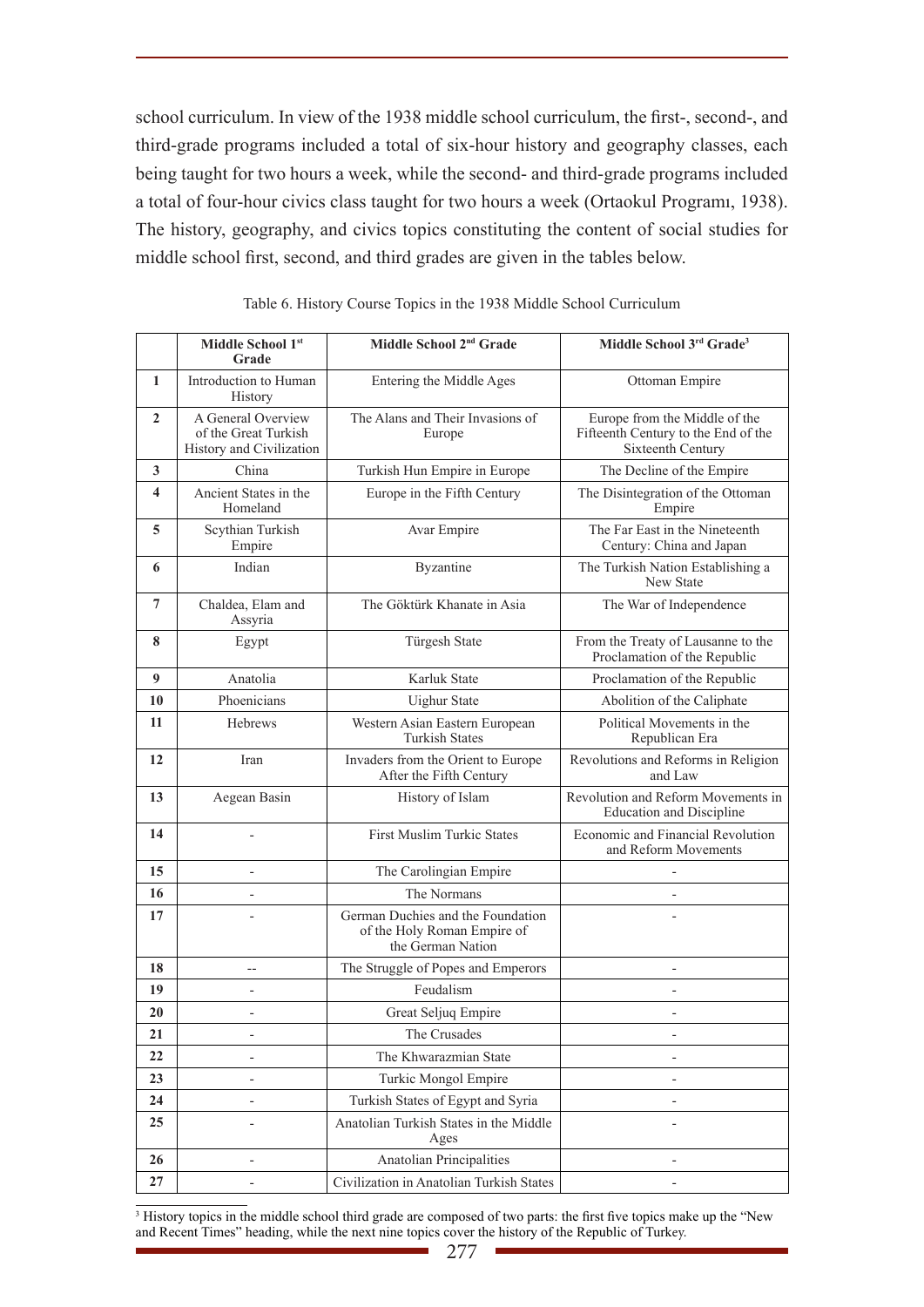| 28 | Indian under the Rule of Muslim Turks |                          |  |
|----|---------------------------------------|--------------------------|--|
| 29 | Ottomans<br>$\overline{\phantom{0}}$  |                          |  |
| 30 | $\overline{\phantom{0}}$              | Timur                    |  |
| 31 | $\overline{\phantom{0}}$              | Ottomans After Bayezid I |  |
| 32 | -                                     | Mughal Empire in India   |  |

(Ortaokul Programı, 1938)

Looking at the content of the history course in the 1938 middle school curriculum, the first-grade program had 13 main subjects, the second-grade program had 32 main subjects, and the third- grade program had 14 main subjects. Considering that each of the main subjects had subtopics, it is apparent that a really broad curriculum was designed. In particular, it is almost impossible to teach 32 main subjects covered in the middle second-grade program within two class hours per week, which were allocated for the history course in the 1938 curriculum. The history topics covered in the third-grade program were mainly centred around reform movements and the new regime.

|                  | Middle School 1 <sup>st</sup> Grade                               | Middle School 2 <sup>nd</sup><br>Grade | Middle School 3rd Grade                                                                                                               |
|------------------|-------------------------------------------------------------------|----------------------------------------|---------------------------------------------------------------------------------------------------------------------------------------|
| 1                | Research and Investigations<br>into Landforms                     | Continental Europe                     | Physical Geography of Turkey                                                                                                          |
| $\mathbf{2}$     | Showing Landforms on<br>Paper                                     | Americas                               | Human and Administrative Geography                                                                                                    |
| 3                | Definition, Branches.<br>Importance, and Benefits of<br>Geography | Oceania and Australia                  | Economic Geography                                                                                                                    |
| $\boldsymbol{4}$ | Asia                                                              | Antarctica                             | Position and Importance of Turkey among<br><b>Nations</b>                                                                             |
| 5                | Africa                                                            |                                        | Turkey's relations with the Neighbouring States<br>and the Great World States                                                         |
| 6                |                                                                   |                                        | Proper Evaluation of the Most Important<br>and Characteristic Phases of the Human and<br>Economic Geography of the Place of Residence |

(Ortaokul Programı, 1938)

In view of the subjects that constitute the content of the geography course of the 1938 middle school curriculum, the first-grade program focused on the general knowledge of geography and the geography of continents. The second-grade program entirely dealt with the geography of continents, while the third-grade program dwelt on the geography of Turkey.

|  |  |  |  |  |  |  |  | Table 8. Civics Course Topics in the 1938 Middle School Curriculum |
|--|--|--|--|--|--|--|--|--------------------------------------------------------------------|
|--|--|--|--|--|--|--|--|--------------------------------------------------------------------|

| Middle School 1 <sup>st</sup> Grade | Middle School 2 <sup>nd</sup> Grade         | Middle School 3rd Grade |
|-------------------------------------|---------------------------------------------|-------------------------|
|                                     | The Constitution of 1921                    | Nation                  |
|                                     | <b>Executive Power</b>                      | <b>State</b>            |
| -                                   | <b>Grand National Assembly</b><br>of Turkey | Democracy               |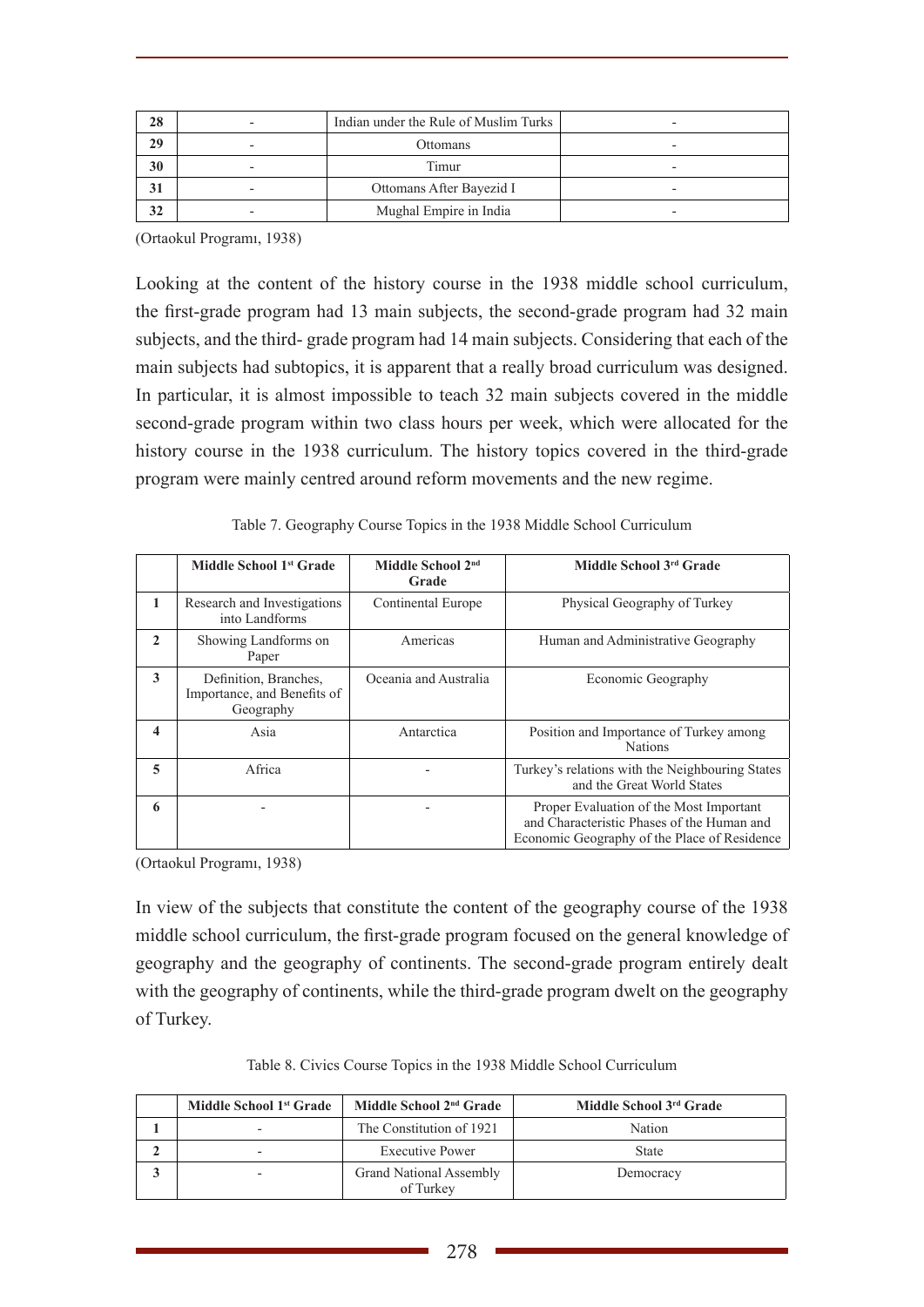|             | $\overline{\phantom{0}}$ | Organization of Govern-<br>ment          | Republic                        |
|-------------|--------------------------|------------------------------------------|---------------------------------|
| 5           |                          | Duties and Organization of<br>Ministries | First Right and First Duty      |
| 6           | $\overline{\phantom{0}}$ |                                          | Liberty                         |
|             |                          |                                          | Equality                        |
| 8           |                          |                                          | General Information on Election |
| $\mathbf o$ |                          |                                          | General Information on Tax      |
| 10          |                          |                                          | Military Duty                   |

(Ortaokul Programı, 1938)

In the 1938 middle school curriculum, the topics of the civics course were included in the second- and third-grade programs. The middle school first-year program did not include the civics course. The main topics and subtopics of the civics course were largely centred around the structure of the State of the Republic of Turkey and citizenship rights and responsibilities.

### **Social Studies in the 1949 Middle School Curriculum**

The 1938 middle school curriculum remained in practice for nearly ten years. A new junior middle school curriculum was designed and put into practice in 1949. The 1949 middle school curriculum included the same courses that constitute the content of social studies, i.e. history, geography, and civics. In the 1949 middle school curriculum, two hours per week were allocated for the history course in the middle school first-, second-, and third-grade programs. The geography course was allocated two hours per week in the first- and second-grade programs and one hour per week in the third-grade program. The civics course was allocated one hour per week in the first-, second-, and third-grade programs (Ortaokul Programı, 1949). The history, geography, and civics course topics constituting the content of social studies, which were covered in the first-, second-, and third-grade programs of the 1949 middle school curriculum, are given in the tables below.

|              | Middle School 1 <sup>st</sup> Grade                         | Middle School 2 <sup>nd</sup><br>Grade | Middle School 3rd Grade                                           |
|--------------|-------------------------------------------------------------|----------------------------------------|-------------------------------------------------------------------|
|              | Introduction to Human History                               | Entering the<br>Middle Ages            | Europe in the Early Modern Ages                                   |
| $\mathbf{2}$ | The Homeland of Turks and<br>Migrations                     | History of Islam                       | Rising Period of the Ottoman Empire                               |
| 3            | Turks Who Stayed in the Homeland<br><b>After Migrations</b> | The Seljuks                            | Slowdown Period of the Ottoman Empire                             |
| 4            | History of Asia Minor                                       | Turkish States of<br>Egypt and Syria   | Decline Period of the Ottoman Empire                              |
| 5            | Anatolia in Antiquity                                       | Ottoman Empire                         | Ottoman Turkish Civilization                                      |
| 6            | Overview of the Mediterranean<br>Civilization in Antiquity  | Conquest of<br>Istanbul                | Europe and America in the Seventeenth and<br>Eighteenth Centuries |

Table 9. History Course Topics in the 1949 Middle School Curriculum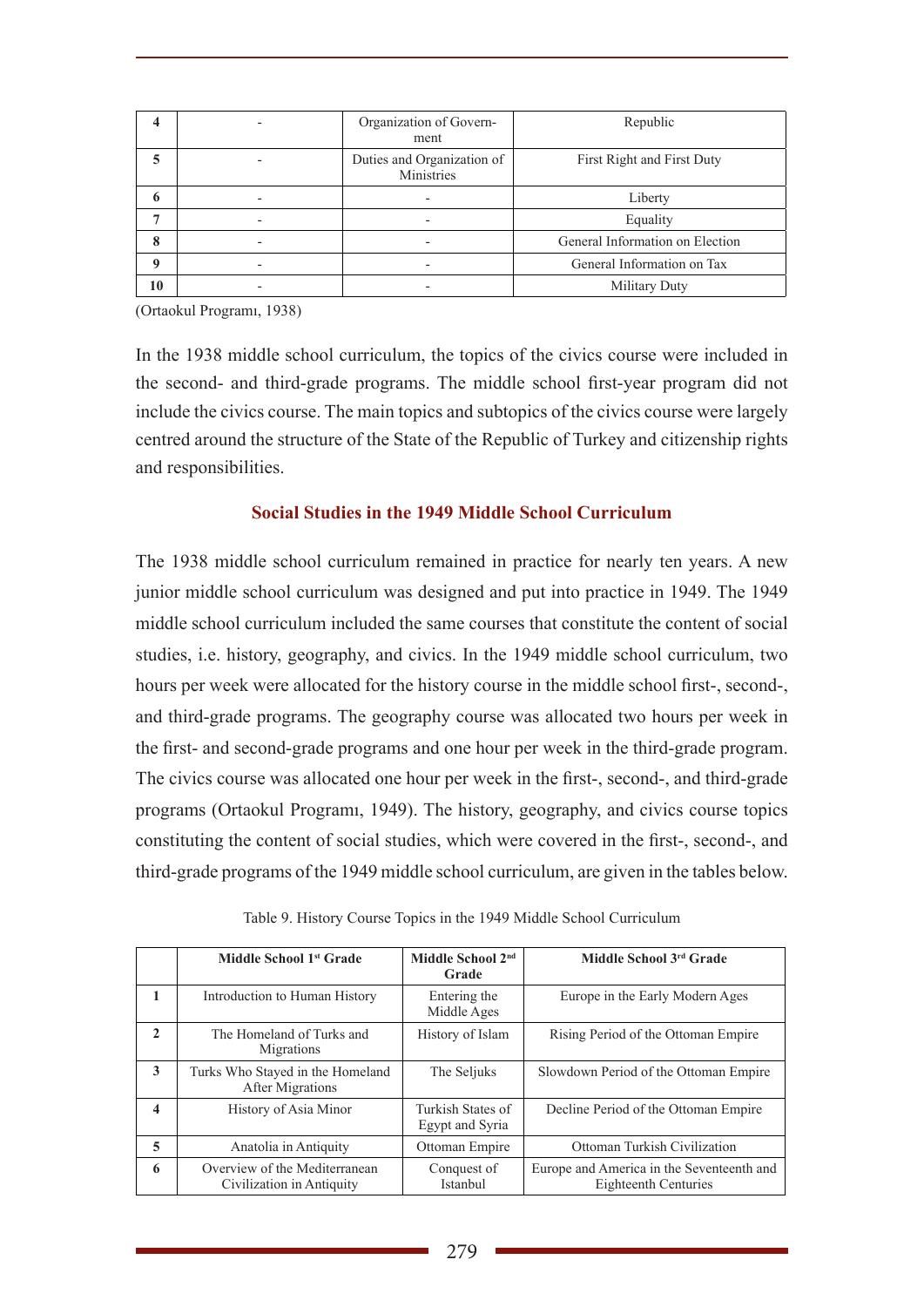|          | Aegean Basin              | The Extended Reformation Period in the<br>Ottoman Empire |
|----------|---------------------------|----------------------------------------------------------|
| 8        | Overview of Roman History | The Tanzimat (Reform) Period and<br>Constitutional Era   |
| $\Omega$ |                           | War of Independence                                      |
| 10       |                           | Republic of Turkey and the Turkish<br>Revolution         |
| 11       |                           | World War II and Turkey                                  |

(Ortaokul Programı, 1949)

What stands out in the content of the history courses in the 1949 middle school curriculum is a more organized and chronological order at each grade level. The content of the history course in the second-grade program was simplified.

|                         | Middle School 1st Grade                                                                                                 | Middle School 2 <sup>nd</sup><br>Grade | Middle School 3rd Grade           |
|-------------------------|-------------------------------------------------------------------------------------------------------------------------|----------------------------------------|-----------------------------------|
| $\mathbf{1}$            | The Idea of Plan and Map                                                                                                | Africa                                 | Overview of Turkey                |
| $\mathbf{2}$            | Turkey's Location on Earth                                                                                              | Continental Europe                     | Geographical Regions of<br>Turkey |
| 3                       | Area of Turkey, Area of the Continents, Area<br>and Size of the Earth, and Area of the Seas                             | Americas                               | Population of Turkey              |
| $\overline{\mathbf{4}}$ | Landforms in Turkey                                                                                                     | Oceania                                | Economic Life in Turkey           |
| 5                       | Coasts of Turkey                                                                                                        | Poles                                  |                                   |
| 6                       | Local Time, Time of Turkey, Time Zones,<br>Meridian Circles, and Longitude Movements<br>of the Earth                    |                                        |                                   |
| 7                       | Climate of Turkey                                                                                                       | $\overline{a}$                         |                                   |
| 8                       | Distribution of Plants and Animals across<br>Turkey and Earth and Close Connection<br>between Climate and Living Things |                                        |                                   |
| 9                       | Stream Systems in Turkey and Earth                                                                                      |                                        |                                   |
| 10                      | Important Lakes of Turkey and Earth                                                                                     |                                        |                                   |
| 11                      | Distribution of Population in Turkey and in<br>the World                                                                |                                        |                                   |
| 12                      | Overview of the Asia Continent                                                                                          |                                        |                                   |
| 13                      | Asia Minor Countries                                                                                                    |                                        |                                   |
| 14                      | South Asian Countries                                                                                                   |                                        |                                   |
| 15                      | <b>East Asian Countries</b>                                                                                             |                                        |                                   |
| 16                      | Overview of Central Asia                                                                                                |                                        |                                   |
| 17                      | North Asia                                                                                                              |                                        |                                   |

Table 10. Geography Course Topics in the 1949 Middle School Curriculum

(Ortaokul Programı, 1949)

Considering the 1949 middle school curriculum the content of the geography course was heavier in the first-grade program. The second-grade program completely focused on the geography of continents, while the third-grade program dwelt on the geography of Turkey.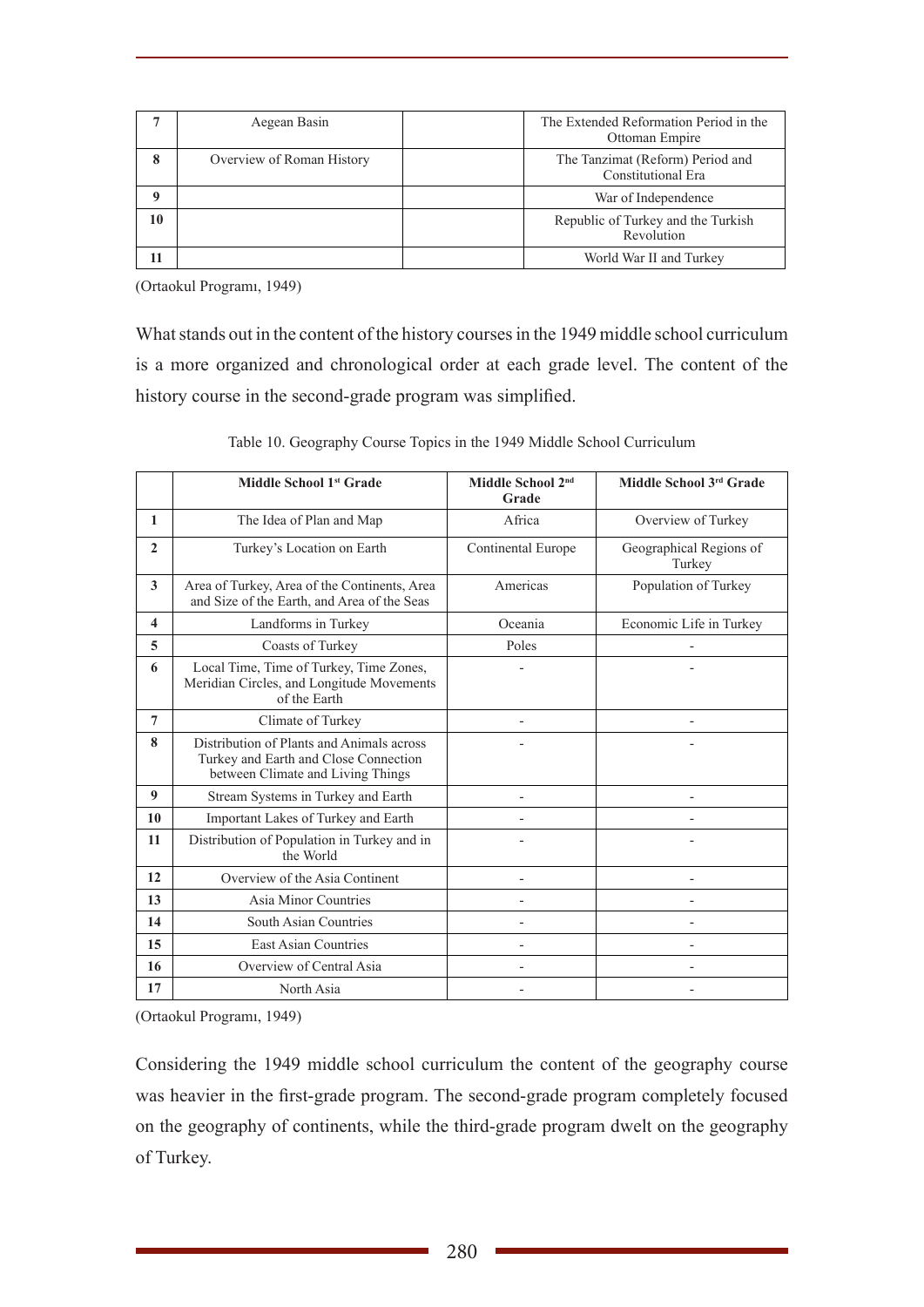|   | Middle School 1 <sup>st</sup> Grade | Middle School 2 <sup>nd</sup> Grade         | Middle School 3rd Grade     |
|---|-------------------------------------|---------------------------------------------|-----------------------------|
|   | Our School                          | Institutions That Keep the Society<br>Alive | Democracy                   |
|   | Our Family                          | National Society                            | Rights and Assignments      |
| 3 | Our Environment                     | Legislative Duty of the State               | Our Citizenship Assignments |
| 4 | Our Municipality                    | Executive Duty of the State                 | Career Choice               |
| 5 | Our Citizenship Assignments         | Judicial Power of the State                 | United Nations and UNESCO   |

(Ortaokul Programı, 1949)

It is apparent from the table above that the all-grade civics course in the 1949 middle school curriculum aimed to help students learn citizenship rights and responsibilities based on a from-near-to-far principle. Additionally, the middle school second-grade program addressed each of the legislative, executive and judicial powers separately.

### **Social Studies in the Middle School Curriculum from 1970 to 1971**

For the first time in Turkey, the 1968 primary school curriculum merged social studiesrelevant courses and topics into one course called "Social Studies" (Dilek, 2001; Sağlamer, 1997; Sönmez, 1998; Sözer,1998). In 1970, in accordance with the decision of the Board of Education, the middle school curriculum was revised and the 1970-1971 middle school curriculum was put into practice (Çatak, 2015, p. 81). This curriculum was published in 1973 (Keskin, 2002, p. 266). In the 1970-1971 middle school curriculum, the social studies course was planned with an interdisciplinary approach and allocated five hours per week in the first- and second-grade programs and four hours per week in the third-grade program (MEB, 1973). The table below shows the social studies units covered in the first-, second-, and third-grade programs of the 1970-1971 middle school curriculum.

|                         | Middle School 1 <sup>st</sup> Grade                      | Middle School 2 <sup>nd</sup> Grade                                          | Middle School 3rd Grade                                                                                      |
|-------------------------|----------------------------------------------------------|------------------------------------------------------------------------------|--------------------------------------------------------------------------------------------------------------|
| 1                       | Where and How Our Days<br>Pass                           | Major Turkish States and<br>Civilizations before Islam in the<br>Middle Ages | What is Democracy? Democracy in<br>Turkey                                                                    |
| $\mathbf{2}$            | What are our Village, City, and<br>Town like?            | Where and How Islam Was<br>Born and Where and How Islam<br>Spread            | Ottoman Empire in the Nineteenth<br>and Twelfth Centuries - the Fall of the<br>Empire and Major World Events |
| 3                       | Where Are We in Turkey?                                  | <b>Muslim Turkic States</b>                                                  | Foundation of the New Turkish State                                                                          |
| $\overline{\mathbf{4}}$ | Who Lived Before Us in Our<br>Country and How They Lived | Anatolia After the Tenth Century                                             | United Nations and UNESCO                                                                                    |
| 5                       | Apennine Peninsula and the<br>Roman Empire               | A New Era Begins                                                             | Our Population                                                                                               |
| 6                       | Medieval Europe and the<br>Roman Empire                  | Rising Period of the Ottomans                                                | How We Meet Our Needs                                                                                        |
| 7                       |                                                          | Major and Important Regions of<br>Europe                                     | Some Important Problems of Our<br>Economic Life                                                              |

Table 12. Social Studies Units in the 1970-1971 Middle School Curriculum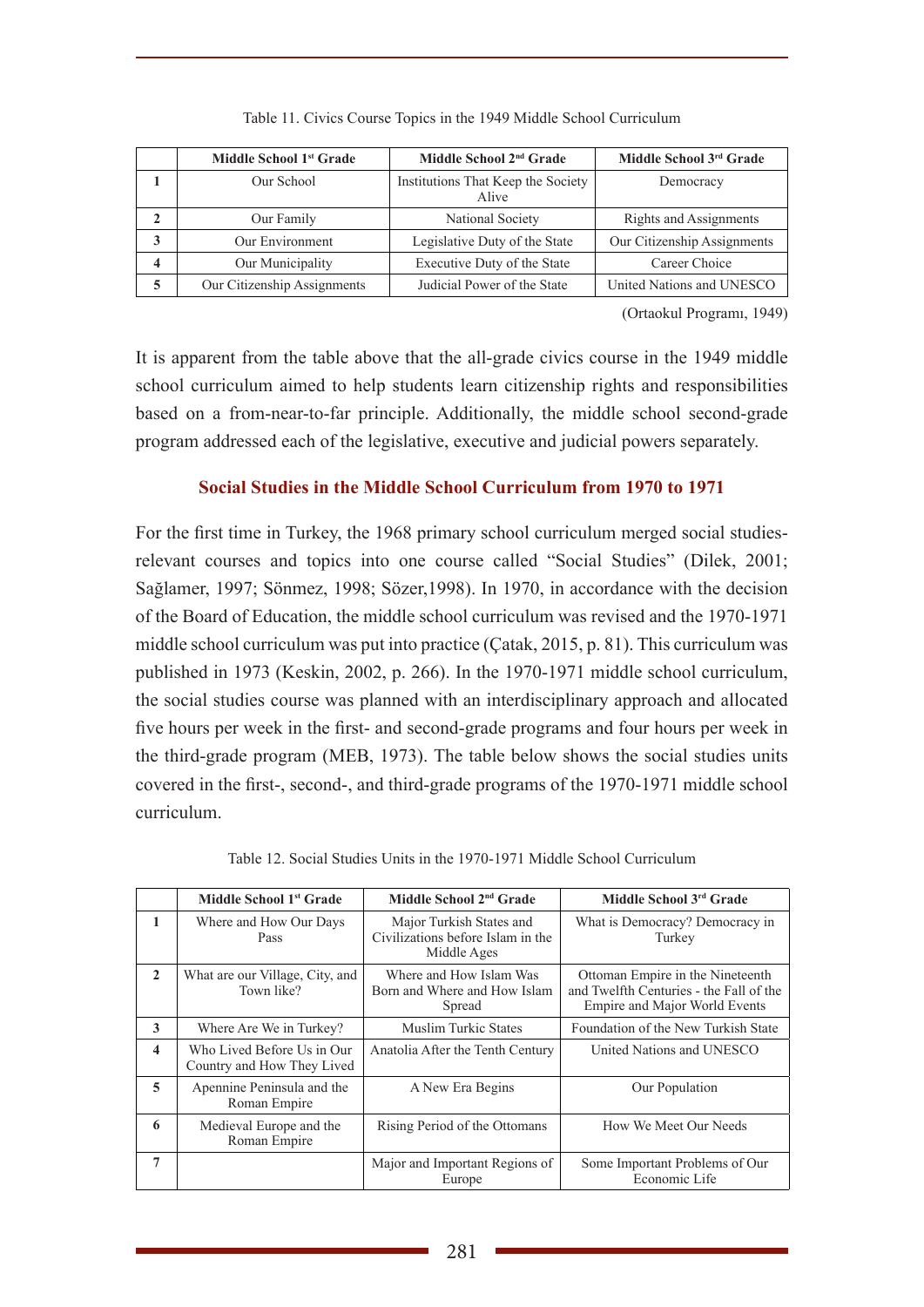| 8  | Slowdown and Decline Period<br>of the Ottoman Empire   | Energy Resources in Turkey                    |
|----|--------------------------------------------------------|-----------------------------------------------|
|    | The Neighbouring States and<br>Our Relations with Them | Industrialization in Turkey                   |
| 10 | There are More Countries and<br>Nations in the World   | Transportation and Communication<br>in Turkey |
|    |                                                        | Domestic and Foreign Trade in<br>Turkey       |

(MEB, 1973, pp. 51-59)

With the 1970-1971 middle school curriculum, the social studies course began to be taught for the first time under the title of social studies. However, this practice was not implemented throughout the country but in pilot schools. Another important improvement that stands out in this curriculum is the increasing importance of history issues within the units.

# **Conclusion**

The social studies course that first appeared in the USA is a course that prepares individuals for life in terms of both its content and subdisciplines. Due to its multidisciplinary structure, the social studies course provides individuals with almost any information that they need not only during but also after their education life, thereby making their lives easier. Although not directly referred to as social studies, the social studies course was incorporated into the Turkish education system with the 1924 primary school curriculum, the first curriculum of the Republic, due to the similar content of history, geography and civics courses. The revised and newly designed curricula also incorporated the social studies course. This study examined the development of the social studies course in Turkey from 1938 to 1980. It demonstrated the content and development of the social studies course in the primary school and middle school curricula discussing the content of social studies-relevant courses (until 1968) and the content of the social studies course itself, which was introduced as a separate course in 1968. The social studies course has remained important since it was first included in the Turkish National Education System. Accordingly, the 1973 middle school curriculum highlights the importance of the social studies course as follows: *"... to become good citizens, students need solid basic knowledge and general culture that help them to know their environment and nation and the world well and solve problems satisfactorily. Therefore, social studies topics have a key place in primary and middle school curricula"* (MEB, 1973). The social studies course was long recognized as the fundamental discipline to prepare students to be "good citizens" and is still treated as a pivotal course that helps create "effective citizenship" desired in every society.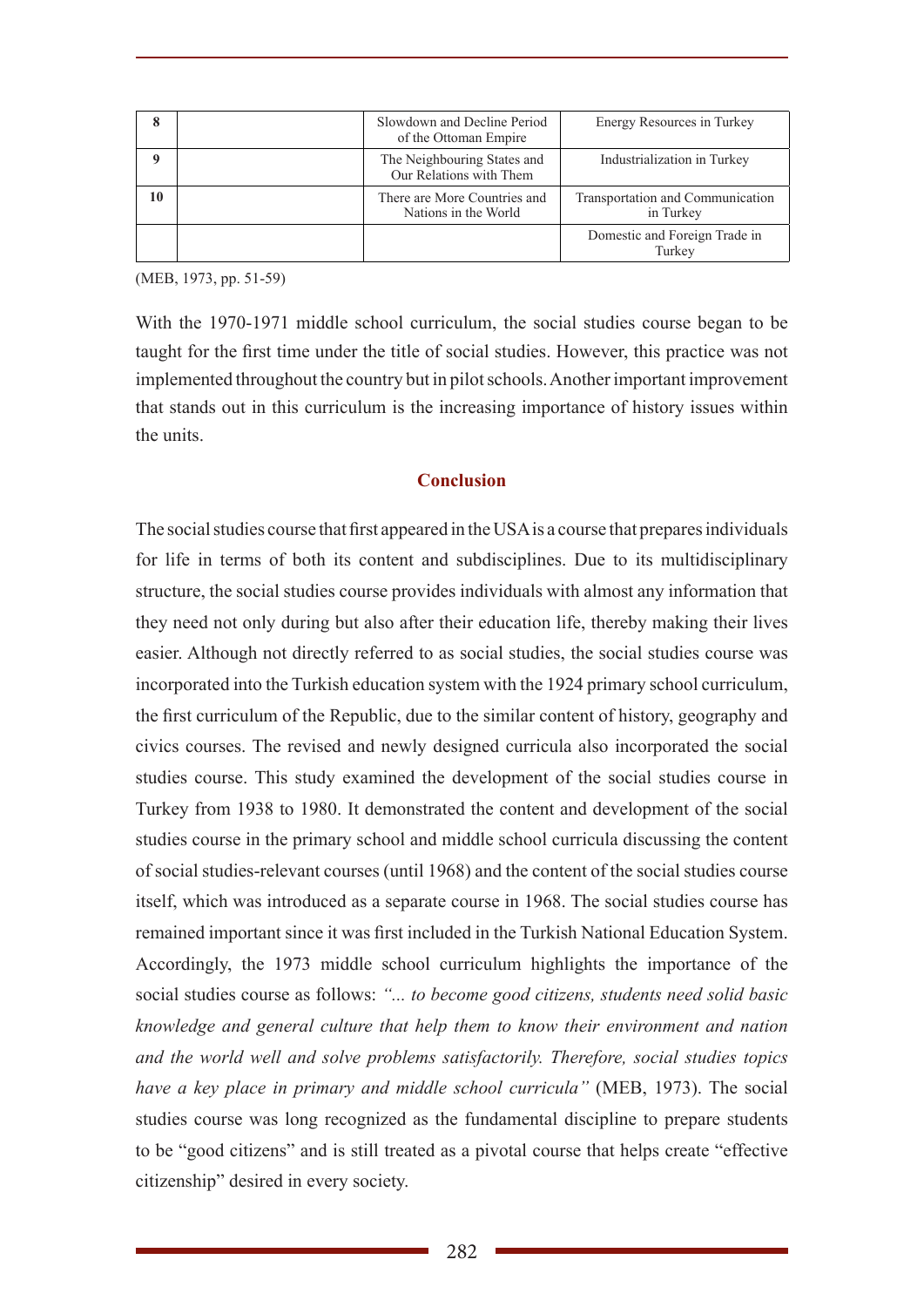#### **References**

- Akbaba, T. (2004). "Cumhuriyet Döneminde Program Geliştirme Çalışmaları", *Bilim ve Aklın Aydınlığında Eğitim Dergis*i. 5, 54-55.
- Akman, Ö. (2016). The Importance of Using Archive in Social Studies Education, *Research Highlights in Education and Science*, Eğiten Puplishing, Editör:Wenxia Wu,Selahattin Alan, Mustafa Tevfik Hebebci, Basım sayısı:1, Sayfa Sayısı 173,ISBN:978-605-66950-0-1.
- Akman, Ö. (2017). Compass Metaphor of Mevlana in Social Studies Education, *New Approaches in Social Studies Education*, İsres Puplishing, Editör:Dr. Wenxia ( Joy) Wu Dr.Erol Koçoğlu Dr. Özkan Akman, Basım sayısı:1, Sayfa Sayısı 208, ISBN:978-605-66950-4-9.
- Akman, Ö. and Meydan A. (2018). 3 March 1924 Tevhıd Tedrısat Law And Requırements. *Social, Educational, Political, Economic and Other Developments Occurred in Turkey between the Years of 1923-1938,* İsres Puplising, Editörler: Assoc.Prof.Dr. Özkan Akman Asst.Prof.Dr. Mustafa Murat ÇAY Asst. Prof .Dr. Fatih Bozbayındır, Basım sayısı:1,ISBN:978-605-81654-6-5.
- Akyüz, Y. (2008). Türk Eğitim Tarihi M.Ö.1000-M.S. 2008. (12.Baskı). Ankara: Pegem
- Alp, H. (2016). *Meşrutiyet'ten Cumhuriyet'e Türkiye'de İlköğretim ve Müfredat Programları (1913-1936)*. Ankara: Nobel.
- Arslan, M. (2000) Cumhuriyet Dönemi İlköğretim Programları ve Belli Başlı Özellikleri. *Milli Eğitim Dergisi*, 144.
- Aslan, E. (2011). Türkiye Cumhuriyeti'nin İlkokullarda İzlediği İlk Öğretim Programı: "1924 İlk Mektepler Müfredat Programı". *Elementary Education Online*, 10(2), 717-734.
- Baysal, N. Z. ( 2006), "Hayat Bilgisi: Toplumsal ve Doğal Yasama Bütüncül Bir Bakış", Hayat Bilgisi ve Sosyal Bilgiler Öğretimi Yapılandırmacı Bir Yaklaşım, (ed. C. Öztürk), Ankara: Pegem.
- Binbaşıoğlu, C. (1995). *Türkiye'de eğitim bilimleri tarihi*. İstanbul: Milli Eğitim Basımevi.
- Cicioğlu, H. (1985). *Türkiye Cumhuriyetinde İlk ve Ortaöğretim* (Tarihi Gelişimi). Ankara Üniversitesi Eğitim Bilimleri Fakültesi Yayınları.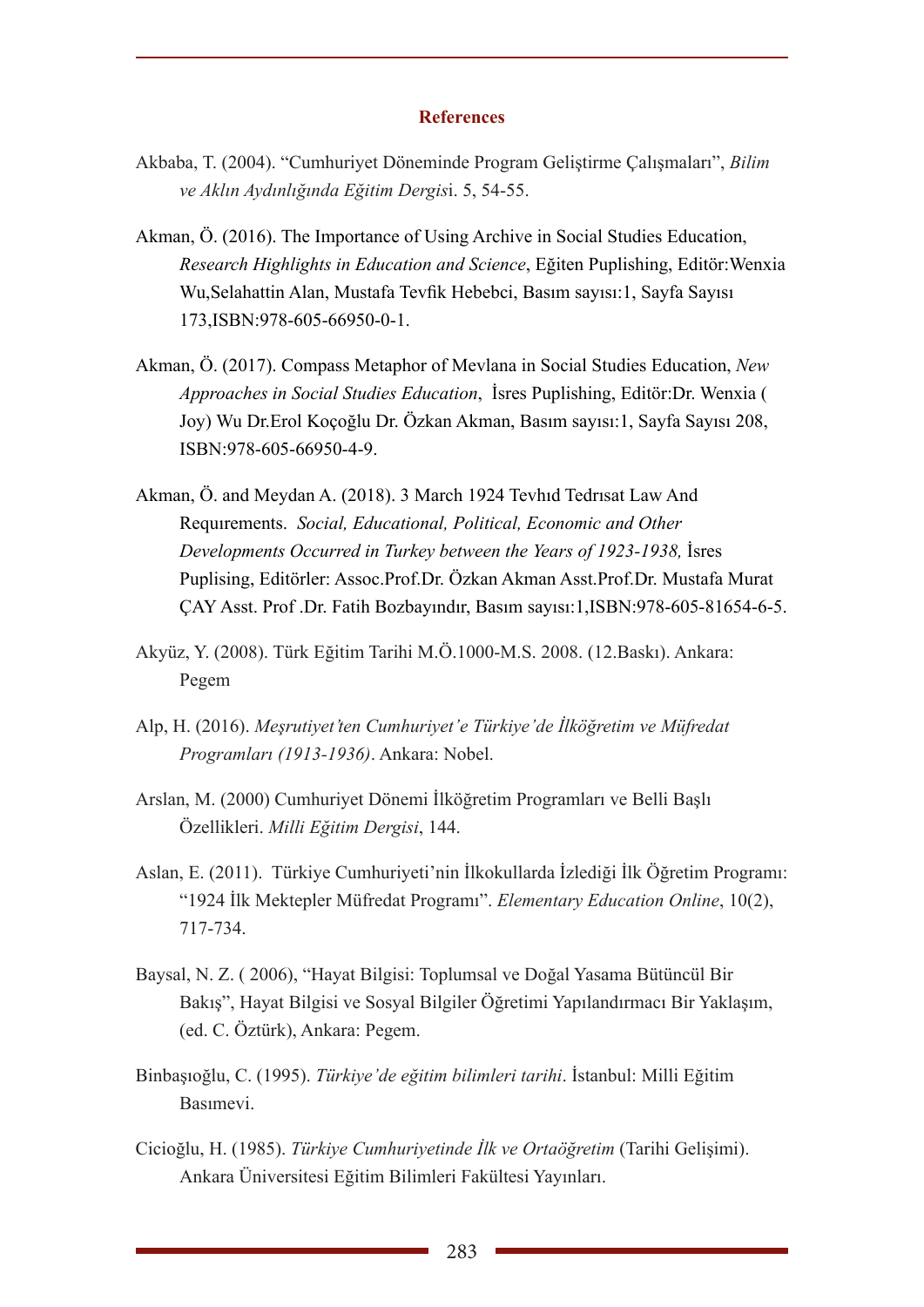- Çatak, M. (2015). Türkiye'de Sosyal Bilgiler Eğitim Programlarının İncelenmesi. EKEV Akademi Dergisi. 19 (62), ss. 69-94.
- Dilek, D.(2001). *Tarih Derslerinde Öğrenme ve Düşünce Gelişimi*, Ankara: Pegem
- Gelen, İ., Beyazıt, N. (2007). Eski ve Yeni İlköğretim Programları İle İlgili Çeşitli Görüşlerin Karşılaştırılması. *Kuram ve Uygulamada Eğitim Yönetimi*, 51, ss: 457-476.
- Güngördü, K., Güngördü, n. (1966). Yeni İlkokul Programı Uygulama Kılavuzu ve Program Geliştirme Tarihçesi. İstanbul: Acar.
- İlk Mekteplerin Müfredat Programı (1926). Birinci Tab. İstanbul: Milli Matbaa.
- İnan, S. (2014). Öğretmenler ve Öğretmen Adayları İçin Sosyal Bilgiler Eğitimine Giriş Kavramlar, Yaklaşımlar, Etkinlikler. Ankara: Anı
- Kan, Ç. (2010). A.B.D Ve Türkiye'de Sosyal Bilgilerin Tarihsel Gelişimi. GÜ, Gazi Eğitim Fakültesi Dergisi, 30(2), 663-672
- Kapluhan, E. (2012). Atatürk dönemi (1923–1938) ilkokullarda coğrafya eğitimi. Marmara Coğrafya Dergisi, 25, 152-170.
- Keskin, Y. (2002). *Türkiye'de II. meşrutiyetten günümüze kadar uygulanmış olan sosyal bilgiler öğretim programlarının analizi ve karşılaştırılması*. Yayımlanmamış Yüksek Lisans Tezi. İstanbul: Marmara Üniversitesi.
- Keskin, Y. (2009). Türkiye'de ilkokul programlarında yer alan sosyal bilgiler içerikli derslere ait öğretim programlarının gelişimine tarihsel bir bakış. Türkiye Sosyal Araştırmalar Dergisi, 13 (2). 107-130.
- Keskin, Y., Keskin Coşkun, S. (2013). İlkokul (ilköğretim) sosyal bilgiler programlarında milli bilinç ve ilkokul (ilköğretim) sosyal bilgiler programlarında milli bilinç ve barış değerinin tarihsel serüveni. *Türkiye Sosyal Araştırmalar Dergisi*, 17(3), 51- 86.
- Kılıçoğlu, G. (2012). Sosyal Bilgilerin Tanımı, Dünyada ve Ülkemizde Gelişimi ve Önemi. Sosyal Bilgiler Öğretimi içinde (Ed. Mustafa Safran), İkinci Baskı, Ankara: Pegem.
- MEB (1962). *1962 İlkokul Program Taslağı*. İlk Öğretim Genel Müdürlüğü Program Geliştirme Bürosu Yayınları. No: 1. Ankara: Ayyıldız.
- MEB (1973). *Ortaokul Sosyal Bilgiler, Fen Bilgisi ve Matematik Müfredat Programı*. T.C. Milli Eğitim Bakanlığı. Ankara: Milli Eğitim Basımevi